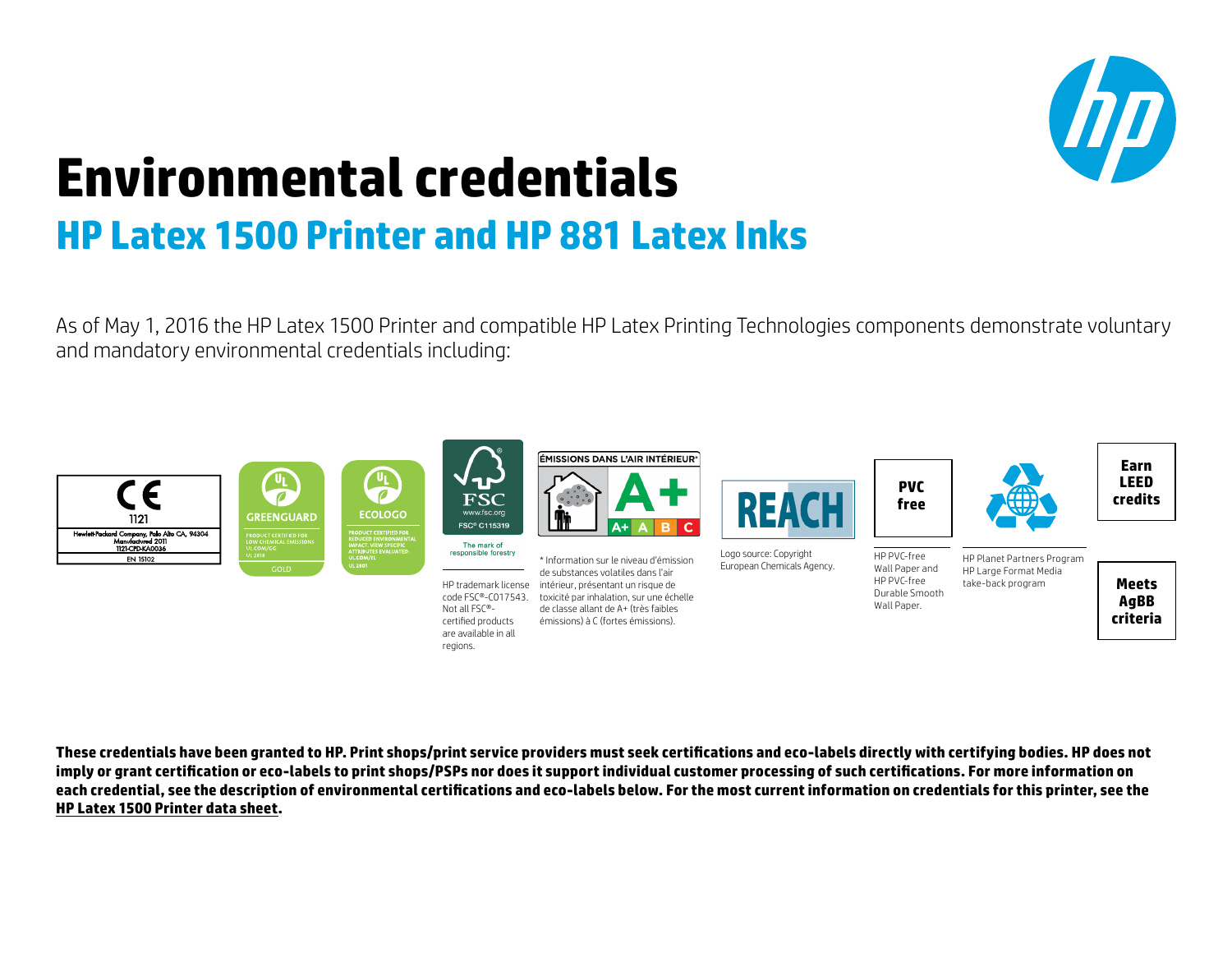## **Environmental certifications and eco-labels overview<sup>1</sup>**

- AgBB—AgBB (Ausschuss zur gesundheitlichen Bewertung von Bauprodukten) health-related evaluation of building products in Germany. Prints produced with HP Latex Inks on HP PVC-free Wall Paper meet AgBB criteria for health-related evaluation of VOC emissions of indoor building products. See [umweltbundesamt.de/en/topics/health/commissions-working-groups/committee-for](http://umweltbundesamt.de/en/topics/health/commissions-working-groups/committee-for-health-related-evaluation-of-building)[health-related-evaluation-of-building](http://umweltbundesamt.de/en/topics/health/commissions-working-groups/committee-for-health-related-evaluation-of-building)
- CE marking—indicates a product's compliance with European Union (EU) legislation, satisfying applicable legislative requirements and enabling products to be sold throughout the European Economic Area (EEA). Criteria include RoHS, WEEE, REACH, and other environmental directives. HP PVC-free Wall Paper carries the CE mark. See [ec.europa.eu](http://ec.europa.eu)
- Émissions dans l'air intérieur—mandatory labeling for decoration products in France. Provides a statement on the level of emission of volatile substances in indoor air posing health risks if inhaled—on a scale from A+ (very low-emission) to C (high-emission). Wall decorations printed with HP Latex Inks and HP PVC-free Wall Paper are rated A+ according to Émissions dans l'air intérieur. See [developpement-durable.gouv.fr](http://developpement-durable.gouv.fr)
- $\bullet$  FSC® certified—the HP large format printing materials portfolio includes a wide range of FSC®-certified papers. These papers carry the Forest Stewardship Council (FSC) Mix label, signifying that these media support the development of responsible forest management worldwide. See [fsc.org](http://www.fsc.org)
- HP Large Format Media take-back program—availability varies. Some recyclable HP papers can be recycled through commonly available recycling programs. Recycling programs may not exist in your area. See [HPLFMedia.com/hp/ecosolutions](http://HPLFMedia.com/hp/ecosolutions) for details.
- LEED—USGBC's LEED program (United States Green Building Council's Leadership in Energy and Environmental Design) green building certification program recognizes best-in-class building strategies and practices. LEED credits can be obtained based on FSC® certification, and based on low chemical emissions confirmed by UL GREENGUARD GOLD Certification, of prints produced on HP PVC-free Durable Smooth Wall Paper using HP Latex Inks.2 See [usgbc.org/leed](http://usgbc.org/leed)
- Product return and recycling program—HP 881 Latex ink cartridges and printheads are recyclable through the HP Planet Partners program. Visit [hp.com/recycle](http://hp.com/recycle) to see how to participate and for HP Planet Partners program availability; program may not be available in your area. Where this program is not available, and for other consumables not included in the program, consult your local waste authorities on appropriate disposal.
- PVC free—chemical analysis demonstrated elemental chlorine to be at or below 200 ppm. Presence of chlorine is attributed to residual chlorine used in paper-making process, and not due to the presence of PVC.
- REACH—REACH (Registration, Evaluation, Authorization, and Restriction of Chemicals) is a regulation of the European Union, adopted to improve the protection of human health and the environment from risks that can be posed by chemicals. Select HP large format printing materials are REACH compliant. As required by REACH, HP makes a declaration regarding substances listed as SVHC (155) per Annex XIV of the EU REACH directive published as of June 16, 2014 in concentrations exceeding 0.1%. To determine the status of SVHC in HP products, see the HP REACH Declaration published at [HP Printing Products and Consumables Supplies](http://www.hp.com/hpinfo/globalcitizenship/environment/productdata/Countries/_MultiCountry/reach_allpr_20141220191031.pdf)
- UL ECOLOGO®—a prominent, voluntary certification issued by UL Environment and recognized worldwide. ECOLOGO® Certification to UL 2801 demonstrates that an ink meets a range of multi-attribute, lifecycle based criteria related to human health and environmental considerations. The standard criteria include testing for heavy metals content and solvents, requirements for low VOC content levels, as well as product recyclability. HP is the only large format digital printing manufacturer to earn ECOLOGO® Certification for latex printing as of January, 2016. See ul.com/ EL
- UL GREENGUARD GOLD—a prominent, voluntary certification issued by UL Environment and recognized worldwide. UL GREENGUARD GOLD Certification to UL 2818 demonstrates that products are certified to UL GREENGUARD standards for low chemical emissions into indoor air during product usage. The UL GREENGUARD GOLD Certification indicates that products—including inks, printed substrates, and the combination of both for indoor applications—contribute to healthier indoor environments by minimizing potential exposure to airborne chemicals. Different applications are certified by UL GREENGUARD GOLD, ranging from small indoor signage to full wallcoverings. HP Latex Technology is certified to the maximum level which includes wallcovering applications. See [ul.com/gg](http://ul.com/gg)

<sup>&</sup>lt;sup>1</sup> Certifications and criteria are subject to change without notice. All trademarks are property of the owner and cannot be repurposed without the expressed approval of the owner.

<sup>&</sup>lt;sup>2</sup> To obtain US LEED credits based on FSC® certification, the builder must purchase HP PVC-free Durable Smooth Wall Paper printed with HP Latex Inks from an FSC Chain of Custody certified print service provider. To obtain UL GREENGUARD GOLD Certification, HP PVC-free Durable Smooth Wall Paper printed with HP Latex Inks must be part of a wall system in which all components are UL GREENGUARD GOLD Certified.